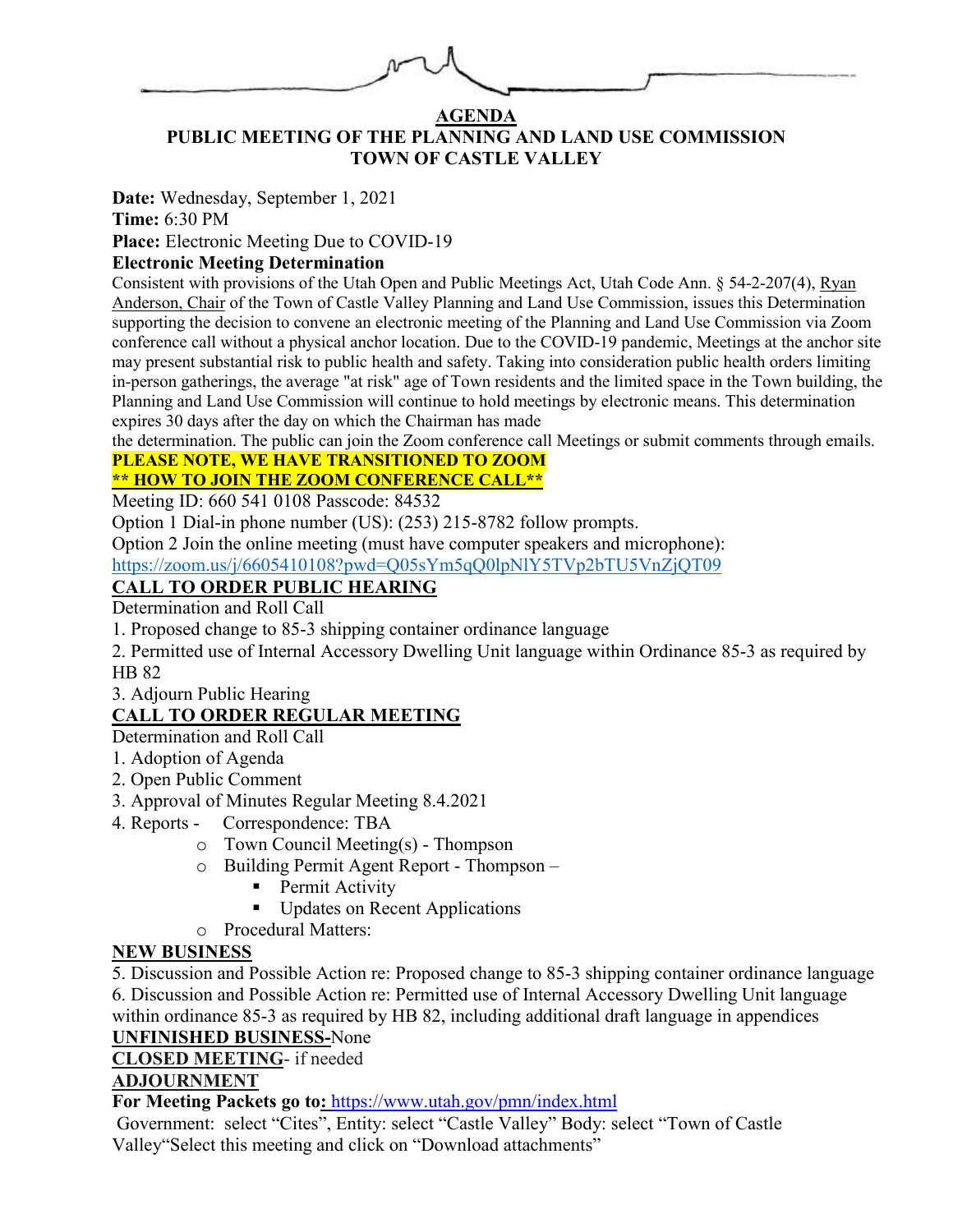## **NEW BUSINESS**

5. Discussion and Possible Action re: Proposed change to 85-3 shipping container ordinance language

6. Discussion and Possible Action re: Permitted use of Internal Accessory Dwelling Unit language within ordinance 85-3 as required by HB 82, including additional draft language in appendices

**UNFINISHED BUSINESS** 

7. None

**CLOSED MEETING** 

8. If Needed

**ADJOURNMENT** 

**For Meeting Packets go to:** <https://www.utah.gov/pmn/index.html>

Government: select "Cites", Entity: select "Castle Valley" Body: select "Town of Castle Valley"Select this meeting and click on "Download attachments"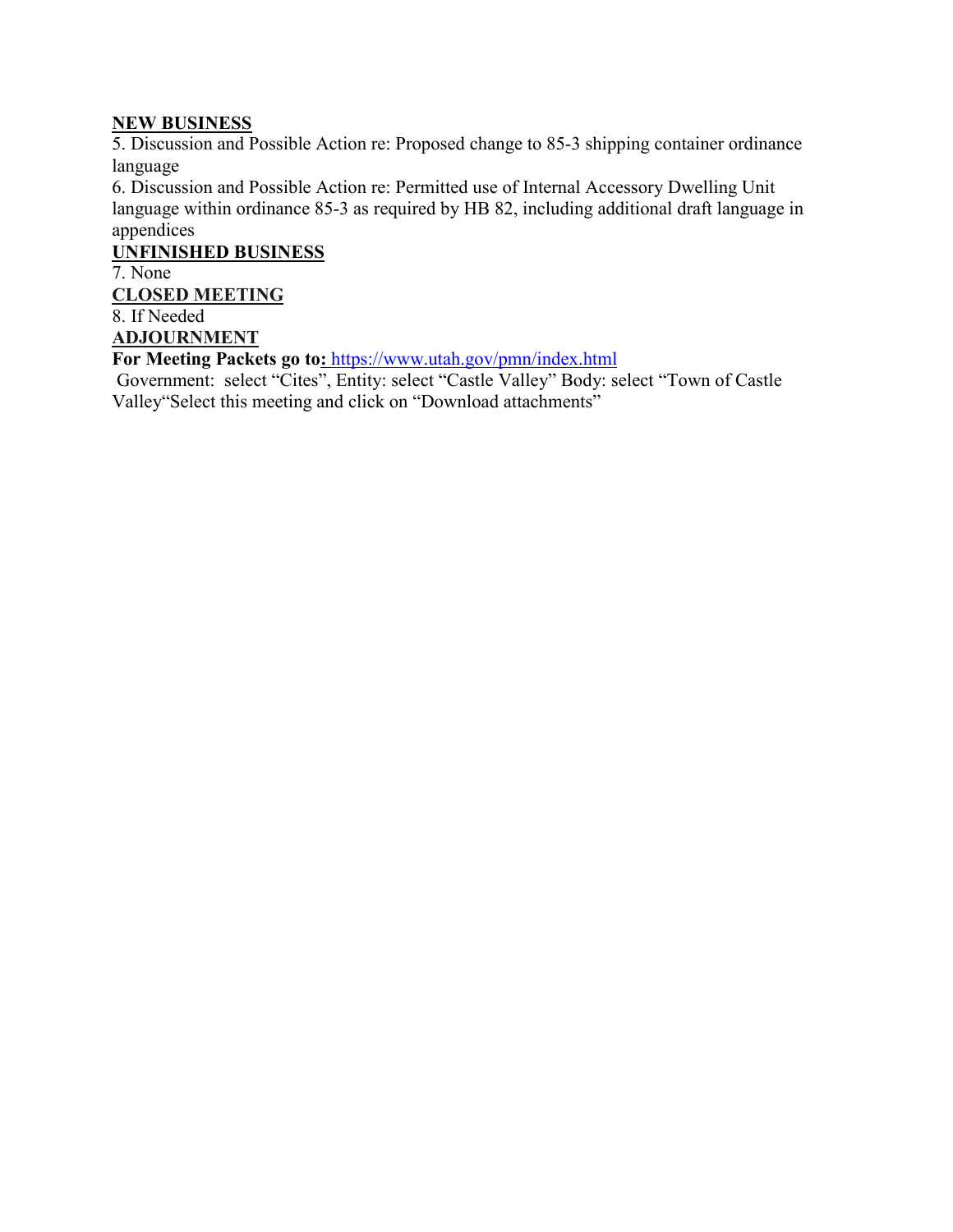# **Notice of Public Hearings Town of Castle Valley Planning and Land Use Commission**

**Wednesday, September 1, 2021, at 6:30 p.m.** 

**Amendments to Land Use Ordinance 85-3: regarding Internal Accessory Dwelling Units for compliance with House Bill 82.**

**Amendments to Land Use Ordinance 85-3: chapter 5.5 regarding Shipping Containers**

**A DRAFT OF PROPOSED AMENDMENTS WILL BE AVAILABLE AT THE TOWN OFFICE AND ON THE TOWN WEBSITE: http://www.castlevalleyutah.com This Hearing will be held by Zoom how to join will be posted on the Agenda on the town website. You may also comment by email any time prior to the September 1 meeting by sending an email to the Planning and Land Use Clerk at jessicam@castlevalleyutah.com**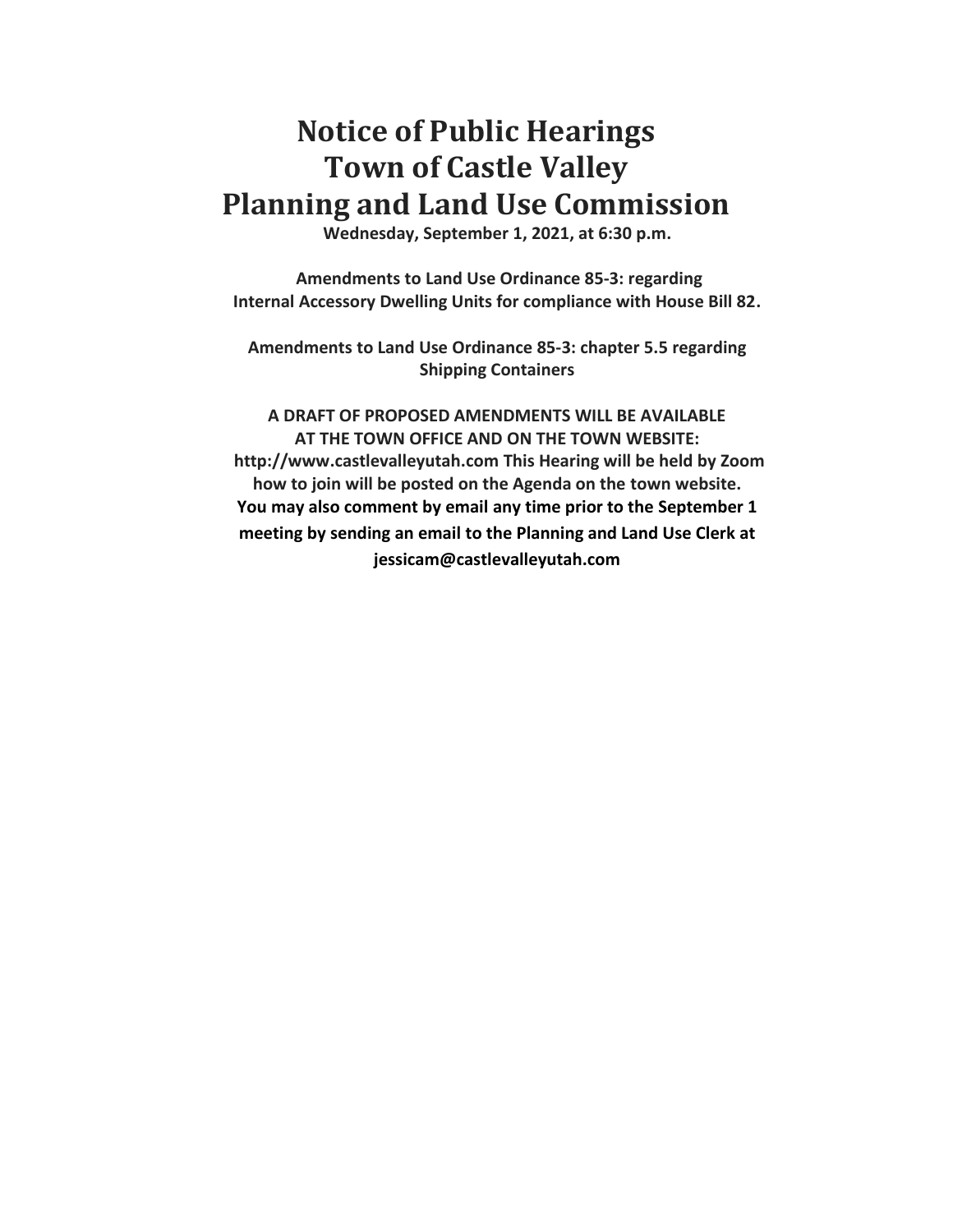#### **CHAPTER 5 BUILDING AND LOT REQUIREMENTS**

#### **5.1 MINIMUM LOT SIZE**

 The minimum lot size for the RAR-1 Zone is five (5) acres, easements included. The minimum lot size for the RG-15 Zone is fifteen (15) acres, easements included.

#### **5.2 SETBACK REQUIREMENTS**

The Land Use Authority may require an applicant to submit a topographical drawing prepared by a registered land surveyor or civil engineer identifying all property lines, road easements and required setbacks if deemed necessary to verify that the setback requirements in this section are met.

A. For all buildings, including municipal buildings, water wells, solar energy systems and other alternative energy structures, above ground water cisterns, above ground metal shipping containers, portable sheds, and septic systems, setbacks shall be fifty (50) feet from a platted public street easement line.

B. The setbacks for solar energy systems and other alternative energy structures, above-ground water cisterns, above-ground metal shipping containers, portable sheds, and all buildings (except for those listed in subsection E below), including municipal buildings, shall be thirty (30) feet from the property line between contiguous lots.

C. Water wells shall be located at least fifty (50) feet from the property line between contiguous lots and at least 100 feet from any existing septic system.

D. Septic systems shall be located at least fifty (50) feet from the property line between contiguous lots and at least 100 feet from any existing water well.

E. Barns, corrals, pens, coops, and sheds for the keeping of livestock shall be located at least 70 feet from property lines between contiguous lots and a least 100 feet from any existing dwelling on a neighboring lot or parcel.

#### **5.3 BUILDING AREA AND HEIGHT LIMITS**

A. Except for municipal buildings, the combined square footage of all buildings located on a legally platted lot shall not exceed 7,000 square feet.

B. The combined square footage of all municipal buildings located on a legally platted lot shall not exceed 9500 square feet.

C. No building or addition to an existing building, including municipal buildings, shall exceed twentyfive (25) feet in building height except as provided for in Subsection H of this section.

D. Except for municipal buildings, no more than 5,000 square feet of combined square footage on a legally platted lot shall exceed a building height of nineteen (19) feet tall.

E. Except for new additions to existing buildings, the highest point of the structure determines building height for all of the combined square footage of that building. The highest point of a new addition to an existing building determines the building height for all of the combined square footage of that addition. F. All buildings, including agricultural buildings, on a legally platted lot are included in the maximum combined square footage except one or two accessory buildings as provided in section G.

G. No more than two accessory buildings on a legally platted lot may be excluded from the calculation of the maximum combined square footage if the excluded building or buildings are each no more than 120 square feet in area and no more than twelve (12) feet in building height, when measured from finished grade.

**Commented [CT1]:** So we already had language income passing shipping containers, although this is a more broad definition than "intermodal shipping containers". For instants, this could include semi trailer boxes. I recently approved one of these. The owner had run it by the county building inspector first and it was OK with him.

**Commented [CT2]:** ditto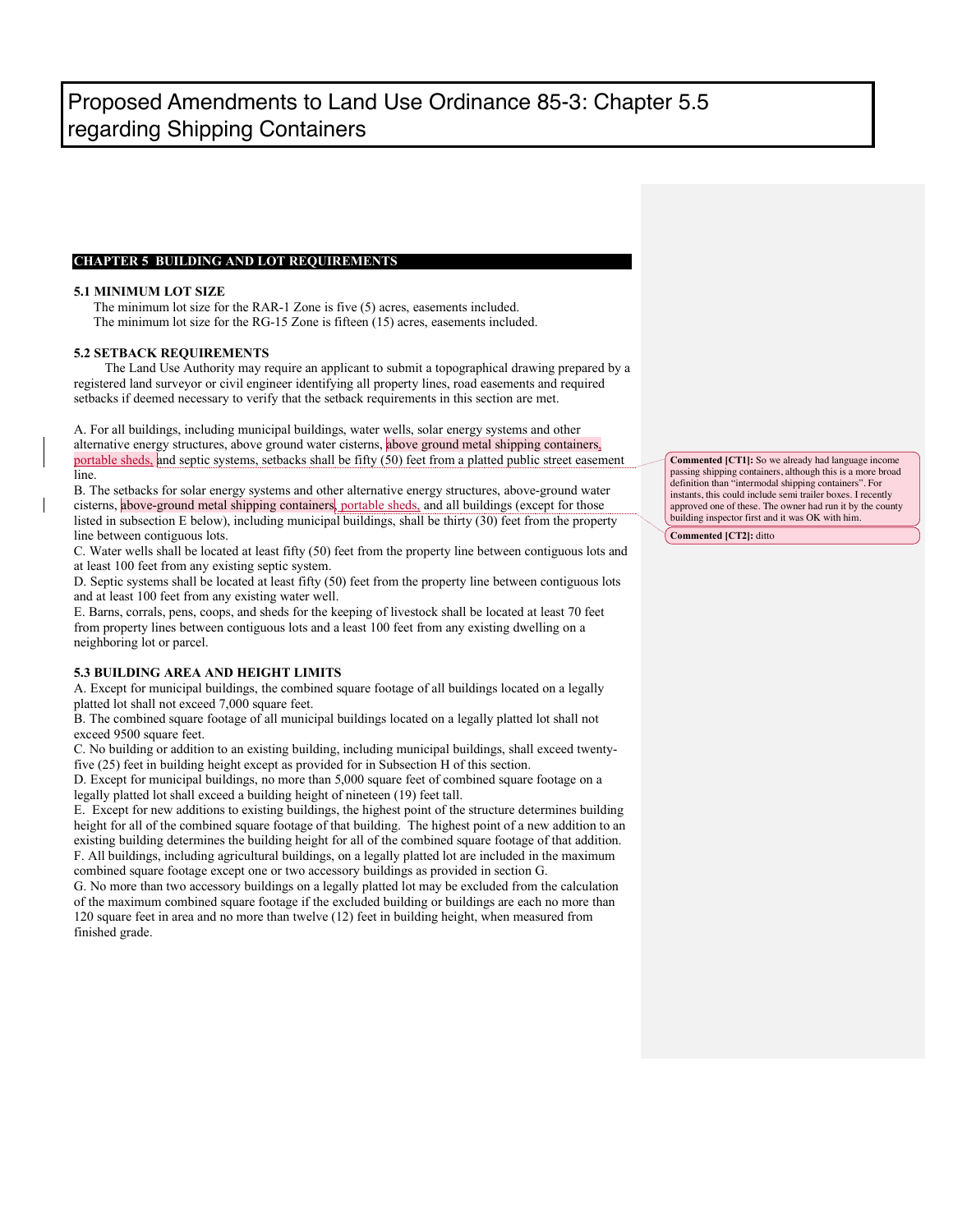H. Buildings on a legally platted lot that were erected, or for which a complete building permit application was submitted, before May 13, 2008 and which do not comply with the provisions of Section 5.3 may continue in use as noncomplying buildings.

I. The owner of property upon which is erected a building which is noncomplying under Subsection H because of the building height, may make one addition that exceeds 25 feet in height to that building, provided that the one addition: does not exceed the building's existing maximum height; does not exceed a maximum height of thirty (30) feet; and does not exceed 500 square feet. No addition shall be allowed under this Subsection I which would increase the combined square footage of the building affected by the addition to more than 5,000 square feet.

#### **5.4 EVERY BUILDING TO BE ON PLATTED LOT**

 All buildings, whether for dwelling or accessory use, shall be located and maintained on a legally platted lot in the Town of Castle Valley.

#### **5.5 ONLY ONE DWELLING PER PLATTED LOT**

Repeated Town surveys regarding owners' and residents' preferences have continually supported maintaining one dwelling per lot and protecting the Town's rural character and drinking water quality. The purpose of limiting one dwelling per legally platted lot is to protect the Town's drinking water supply by reducing septic density and to protect the rural character and sense of open space in the Town.

Only one (1) building which contains a dwelling as defined in this Land Use Ordinance shall be located and maintained on a legally platted lot in the Town of Castle Valley. One (1) Temporary Accessory Dwelling for Medical Purposes (TAD), as provided for in Chapter 4 of this Land Use Ordinance, may also be located on a legally platted lot in the Town of Castle Valley along with one (1) dwelling. One Temporary Dwelling may be located on a legally platted lot with a new dwelling under construction, along with a Decommissioning Contract, as provided for in Chapter 4 of this Land Use Ordinance. A new dwelling may be constructed on a legally platted lot already containing an existing dwelling along with a Decommissioning Contract, as provided for in Chapter 5 of this Land Use Ordinance.

Residing in additional structures, such as but not limited to, accessory structures, Temporary Dwellings and other temporary structures that cannot be given building permits such as Yurts and Teepees, are not permitted if another structure is being used as a residence. Only one structure is allowed per legally platted lot that contains all of the following: facilities for living/sleeping, food preparation, bathing and sanitation (toilet, sink, and approved wastewater disposal system). Yurts, teepees and other temporary structures that cannot be given building permits are considered dwellings if used and occupied as a residence. Only one kitchen as defined by this Land Use Ordinance is allowed per platted lot. Additional kitchens may be allowed in a separate building through an approved conditional use permit. The intent of the regulations in this section is to prevent guest houses, apartments, duplexes, mother-in-law apartments or other construction creating more than one dwelling per legally platted lot and to prevent short-term overnight rentals, all of which are prohibited.

#### **5.6 APPROVAL REQUIRED FOR LOT DIVISION**

 To preserve the rural characteristic of the Town of Castle Valley through low density development and the health standards of the Town of Castle Valley through reasonably spaced water and septic systems, approval by the Town Council will be required before any legally platted lot in the Town can be divided. Such a division will only be considered for the purpose of adding the divided sections to existing lots of five (5) acres (including easements) or more, and no remnant will be less than five (5) acres (including easements). A Lot Line Adjustment (Boundary Adjustment) that does not create a new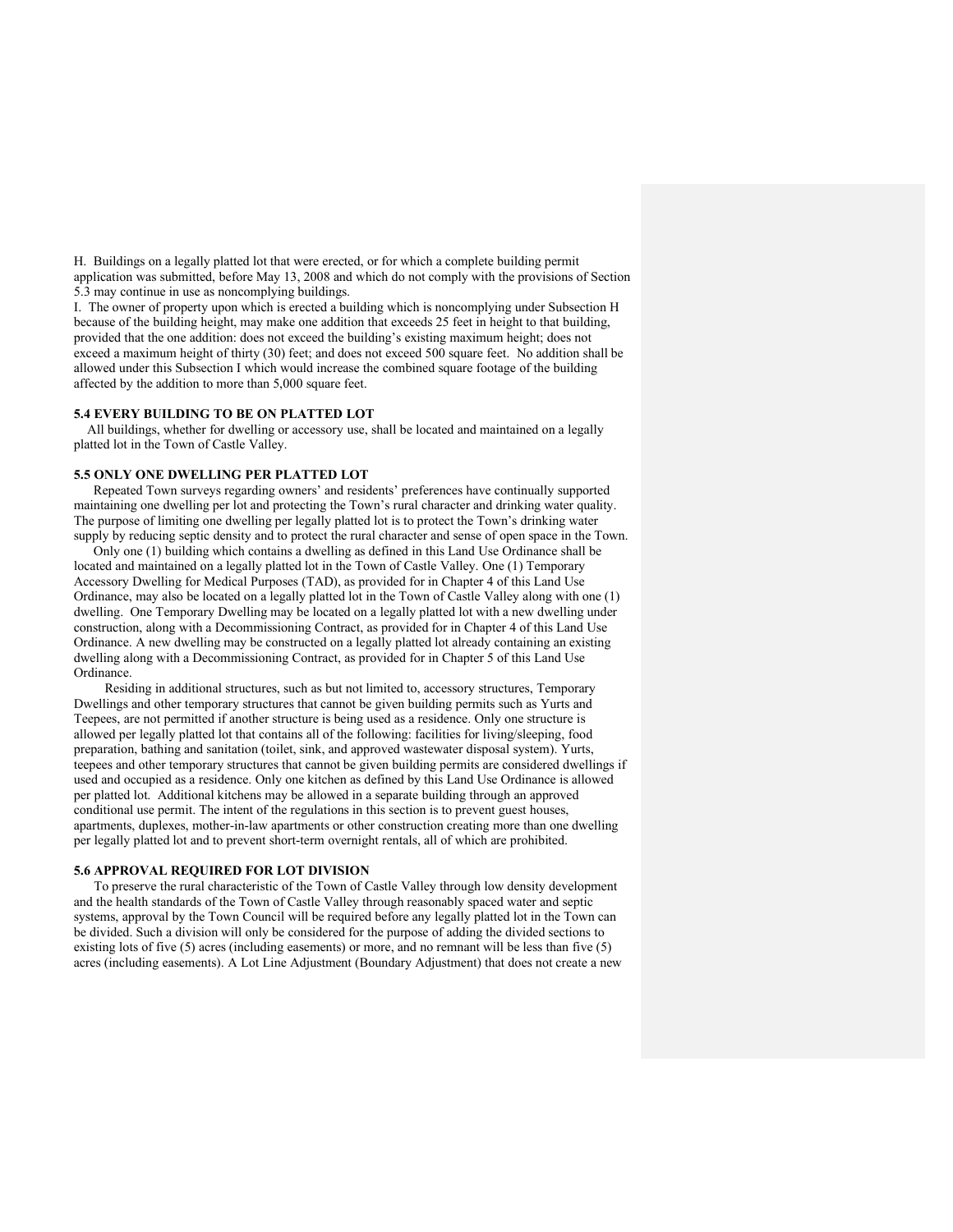additional lot is not a Lot Division, and therefore does not require review or approval by the Town Council pursuant to sections 10-9a-523 and 10-9a-524, et seq., UCA. Combining two or more legally platted lots into one legally platted lot requires review and approval from the Town Council and shall not be allowed if it makes a property noncompliant with any Town Land Use Regulations such as the maximum square footage limit per legally platted lot. Property owners are required to give the Town notice after any Boundary Adjustment has occurred along with a copy of any surveys performed.

#### **5.7 ALL BUILDINGS MUST BE PERMITTED**

 The Building Permit Agent or the Planning and Land Use Commission shall not issue Town Approval for any building permit to construct, repair, reconstruct or alter any building or to move any building onto a lot unless it fully conforms to all Town Land Use Regulations in effect at the time of application.

A. All buildings constructed in, reconstructed in, altered in, or moved into the Town, whether for dwelling or accessory use, including metal shipping containers and portable sheds, and unless exempted from building permit requirements under the provisions of state statutes related to buildings that are not located in residential areas and which are used solely in conjunction with agriculture use, and not for human occupancy, must have land use approval from the Town Designated Land Use Authority and if required, a permit from the Grand County Building Inspector before commencing the construction or moving process.

B. Grade Reviews by the Building Permit Agent must be completed prior to commencing any humanmade cuts, fills, excavation, grading or similar earth-moving process to prepare any building site, septic system and associated plumbing, pad, foundation, driveway or removal of a structure. This includes earth-moving processes to prepare pads (dirt or concrete) used for permanent or temporary structures. Additional Grade Reviews are required prior to each new earth-moving process, even if a previous Grade Review was completed on a different area of the lot.

A Grade Review shall determine and establish existing grade prior to earth-moving processes used to prepare a site for future construction or moving a structure on to a lot. For sites that have never been disturbed, existing grade shall be the same as natural grade which is the elevation of the surface of the ground created through the actions of natural forces that have not resulted from human-made earthmoving processes.

When existing structures or older disturbances to the land make natural grade indistinguishable from existing grade, existing grade shall be the ground level established when the existing structure or disturbance was created. Recent or new earth-moving will not necessarily qualify as existing grade and will require a determination from the Building Permit Agent as part of the Grade Review. If necessary, the Building Permit Agent may require an estimation of pre-development topography prepared by a registered land surveyor or civil engineer to make a determination of existing grade.

C. Drainage Reviews must be completed in order to obtain Town approval for a Building Permit Application. A Drainage Review shall ensure that no changes are made to any wash, drainage or waterway on the lot in a way that affects the exit point from the lot of the surface water or the concentration of discharge at that point. Drainage Reviews expire in 12 months. If a Drainage Review occurs more than 12 months prior to a complete Building Permit Application being submitted, a new Drainage Review shall be required prior to Town approval.

**Commented [CT3]:** The county does not require a permit for intermodal shipping containers because they are so well engineered. Semi trailer boxes, though not quite so sturdy, were also recently okayed exempted from permitting by the county (according to landowner).

However, addition of any utilities automatically requires a county permit. Probably would also require a foundation or anchoring system.

So I think the suggested amendment would be minimal, while still making it clear that these structures are treated like any other in terms of zoning permission.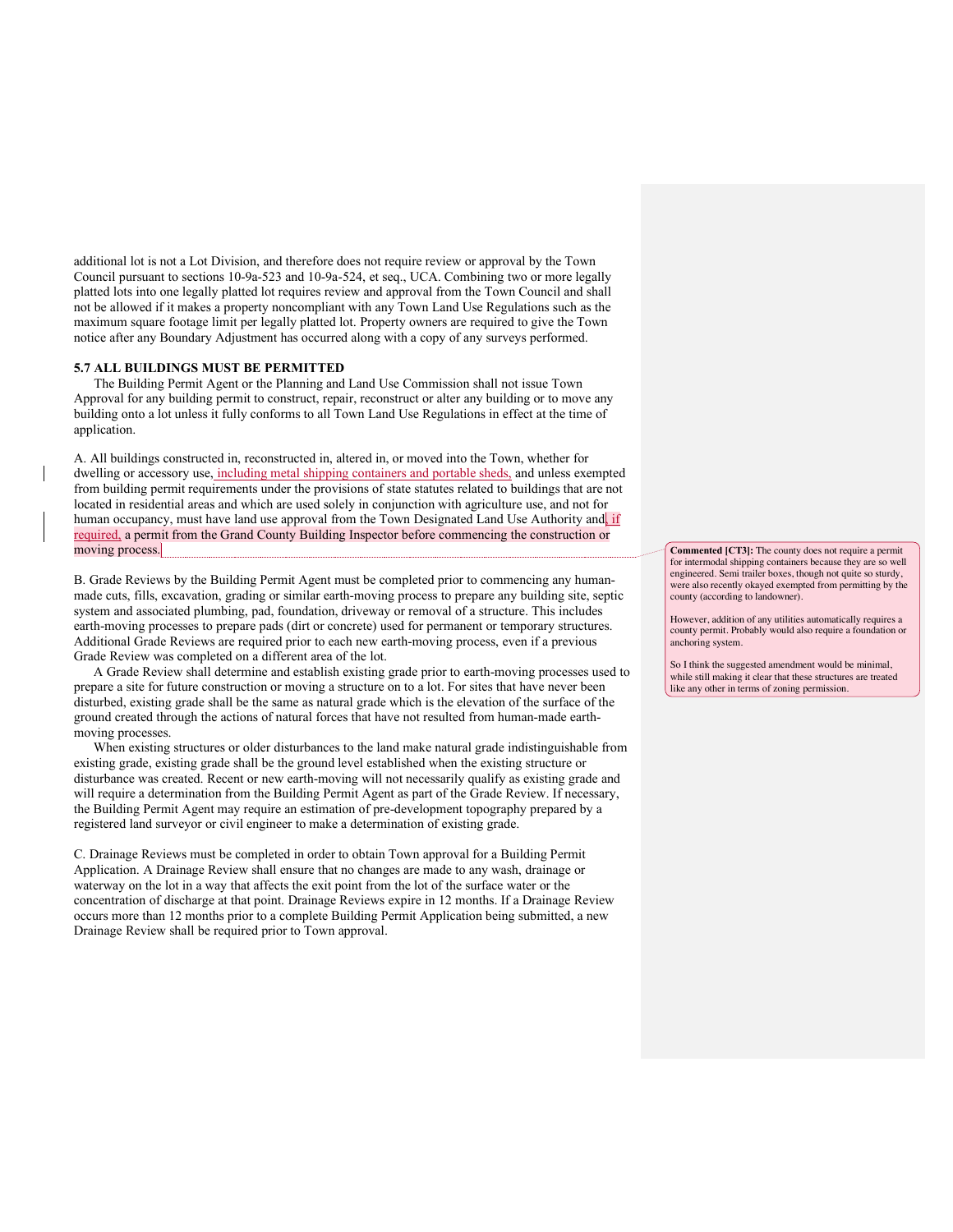D. While Grade Reviews and Drainage Reviews are not required prior to earth-moving work performed in landscaping or gardening, property owners are encouraged to have these reviews to establish existing grade. Pursuant to Town Ordinance 95-6, it is not permitted to alter the exit point from the lot of surface water or the concentration of discharge at that point.

E. All road easement encroachments must receive written approval by the Town's Roads Manager through the approval of a right of way encroachment permit application prior to commencing any work within a Town road easement.

F. All applications for a Town Land Use Decision shall follow the Town Building Permit Process as provided in Ordinance 95-6. Land use approval shall not be issued for a building or other Land Use Application that does not comply with all applicable Town Land Use Regulations.

G. A building permit for a permanent structure that is intended, or designed to be built, used, rented, or leased out to be occupied, or that is occupied for living purposes shall be approved provided that the permanent structure contains complete independent living facilities for living, sleeping, eating, cooking, and sanitation.

H. Buildings that are exempt from the building permit requirements because they are intended to be used solely in conjunction with agricultural use as provided in Subsection A must still comply with all provisions of Town Land Use Regulations. No such building shall be constructed or moved into the Town until a certificate of land use compliance has been obtained from the Designated Town Land Use Authority.

#### **5.8 ALL PERMANENT BUILDINGS SHALL BE ON APPROVED FOUNDATIONS**

All buildings constructed in or moved into the Town that are intended for permanent habitation or accessory use shall be built or placed on and attached to a site-built, permanent foundation which meets the currently adopted codes and amendments under the Utah State Rule 156-56 of the Utah Uniform Building Standards Act regulating the erection, construction, enlargement, alteration, repair, moving, removal, demolition, conversion, occupancy, equipment, use, height, area, and maintenance of all buildings or structures. If the dwelling is a manufactured home, it must meet the most recent ICBO Guidelines for Manufactured Housing Installation.

#### **5.9 CONVERSION OF EXISTING DWELLING TO AN ACCESSORY BUILDING**

 If a new dwelling is to be constructed on a lot already containing an existing dwelling, a legally binding contract between the property owner and the Town must be signed and recorded guaranteeing that the existing dwelling will be decommissioned thirty (30) days after occupancy of the new dwelling, before a building permit for the new building containing a dwelling can be obtained. Conditions shall be placed by the Planning and Land Use Commission through nonroutine decommissioning contracts to affect the decommissioning of the existing dwelling and conversion to an accessory building. These conditions may include: removal of some of the fixtures, facilities, and plumbing that are part of what defines a dwelling in this land use ordinance such as the removal and walling over of any 220 receptacles and gas line stubs used for cooking facilities, all the way to the attic or the crawl space; a statement of the intended new use; and guarantee that the building will never be used as a dwelling regardless of length of time of occupancy. Decommissioning must occur within thirty (30) days after occupancy of the new dwelling.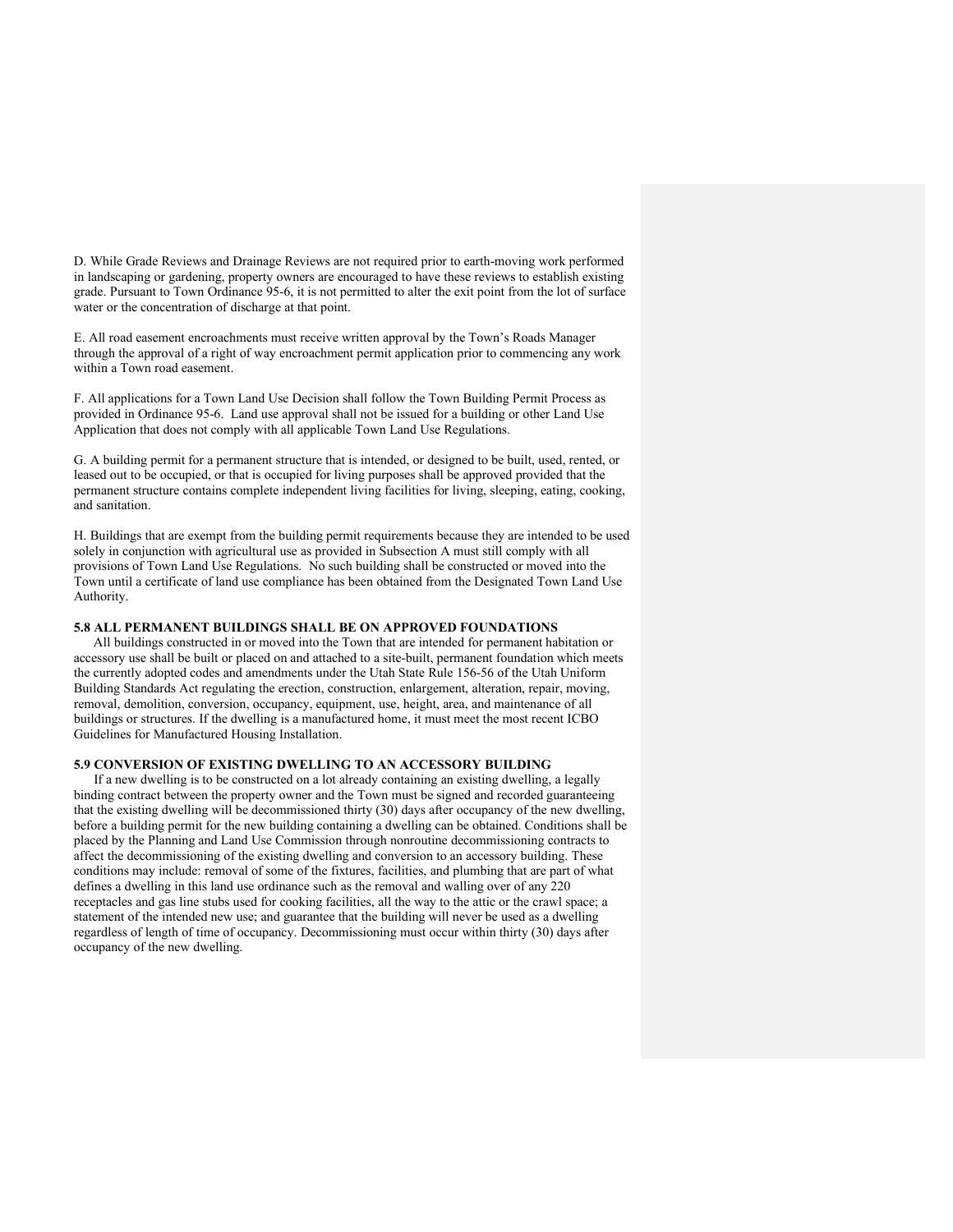Accessory Dwelling Units for compliance with House Bill 82

Page 1 CHAPTER 5 PERMITTED AND CONDITIONAL USES - 5.10 (addition) 5.10 - INTERNAL ACCESSORY DWELLING UNIT

#### Page 6 DWELLING definition:

Any building or structure that is used and occupied as a residence regardless of the type of building, facilities it contains, or intended future use. Residing in additional structures, such as but not limited to accessory buildings, Temporary Dwellings, and other temporary structures that cannot be given building permits such as Yurts and Teepees is not permitted if another structure is being used as a residence. A Dwelling is also defined as any building or portion of a building that includes all of the following: facilities for living/sleeping, food preparation, bathing, and sanitation (toilet, sink, and approved wastewater disposal system). Only one structure is allowed per legally platted lot that contains all of these facilities. Only one kitchen as defined in this Land Use Ordinance is allowed per legally permitted Dwelling. Additional kitchens may be allowed in a separate building through an approved conditional use permit. Yurts, teepees and other temporary structures that cannot be given building permits are considered Dwellings if used and occupied as a residence. Proposed Amendments to Land Use Orchinance 85-3: regarding Internal Permit Agent may not deny or conditions in the Building Permit Agent may not deny or conditions a routine Proposed and the Building Permit Agent may not d

#### Page 7 INTERNAL ACCESSORY DWELLING UNIT definition (addition):

An accessory dwelling unit used as a rental Dwelling or guest Dwelling, created within the footprint of the one allowed Primary Dwelling per legally platted lot, as described in Chapter 5 Section 10.

## Page 7 KITCHEN definition:

An area within a building used, or designed or intended to be used, for the preparation of food. Only one kitchen is allowed per legally permitted Dwelling. Additional kitchens may be allowed in a separate building through an approved Conditional Use Permit.

## PAGE 8 PRIMARY DWELLING definition (addition):

For the purposes of an Internal Accessory Dwelling Unit, a Primary Dwelling is a single-family Dwelling that is detached and occupied by the owner of record as the primary residence, as recognized by the Grand County Assessor.

## Page 8 RENTAL DWELLING definition (addition):

A building or portion of a building that is used or designated for use as a residence by one or more persons, and is available to be rented, leased, or hired out for a period of thirty (30) days or longer.

## Page 9 SHORT-TERM RENTAL definition:

Rental of property or improvements on property for a period of less than thirty (30) days. The Short-term Rental of property as defined herein is a commercial use of property. Short-term Rentals are not permitted.

## 3.1.1 Building Permit Agent

The Building Permit Agent shall act as the Land Use Authority to perform Grade Reviews prior to any earth-moving. They shall review and determine whether an application for a Land Use Decision is routine or non-routine and act on routine requests for a Land Use Decision for routine building permits, routine requests for Conditional Use Permits, routine requests for Temporary Dwelling Permits, routine requests for Internal Accessory Dwelling Unit permits, routine requests for Electrical or Solar Energy System permits, routine requests for Certificates of Land Use Compliance, routine requests for a Decommissioning Contract, requests for Septic permits, and requests for Certificates of Occupancy. The Building Permit Agent shall determine if, upon renewal, a Temporary Dwelling Permit shall require additional conditions for its continued use as a temporary dwelling and refer those that require conditions to the Planning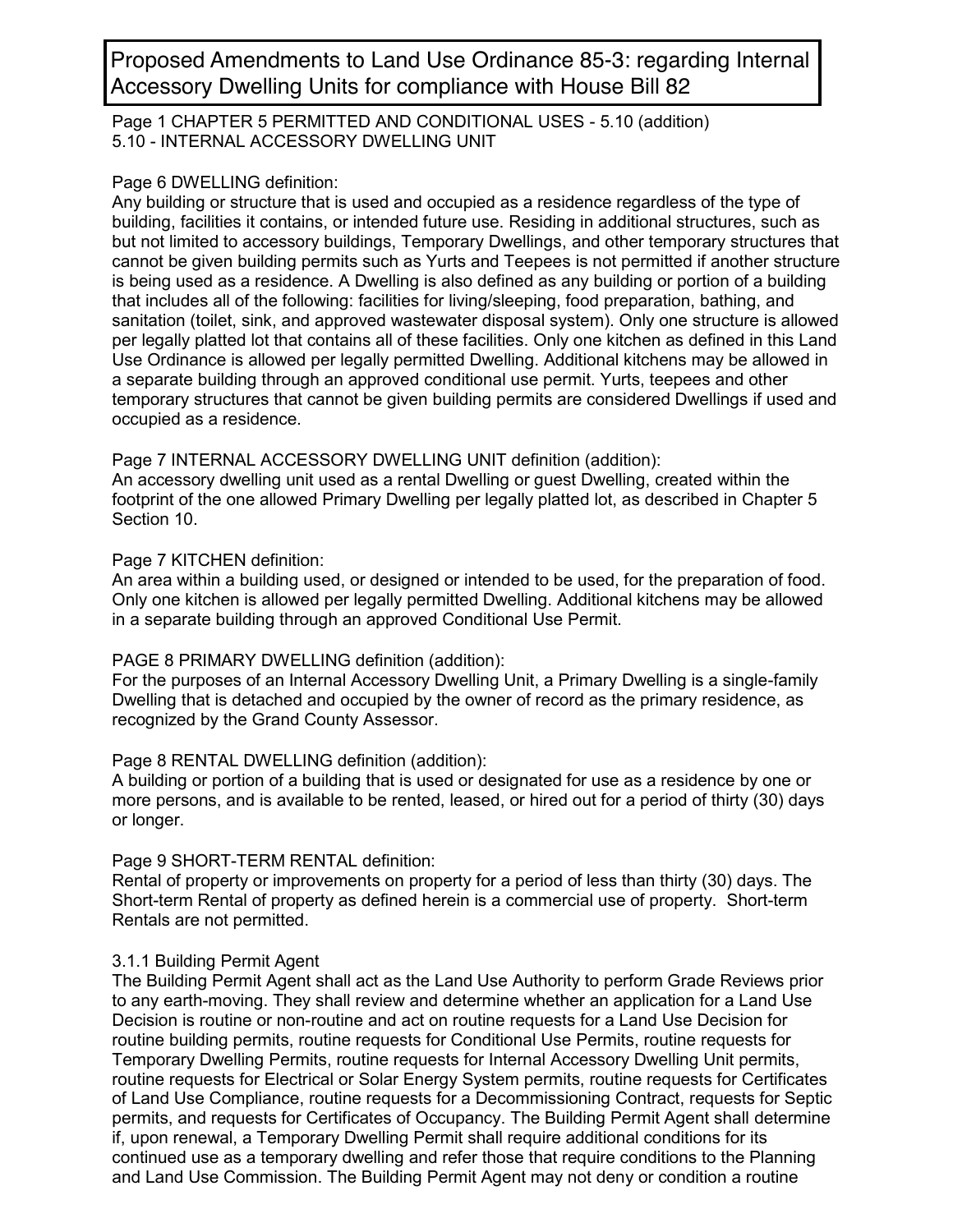Land Use Application, but shall deem an application which may be denied or conditioned to be non-routine. The Building Permit Agent shall deem all Land Use Applications as non-routine that require advice or other services to the Town by professional parties to properly evaluate its compliance with Town Land Use Regulations and its impact in the zone in which the land use is to be located.

#### Page 19 4.2-C:

One Single-family Dwelling and one Internal Accessory Dwelling Unit per legally platted lot, and buildings or structures accessory thereto.

Page 19 4.3:

Single-family Dwelling and Internal Accessory Dwelling Unit.

Page 19 4.4-A:

Short-term Rentals are prohibited. The use of property through rental arrangements for a period of less than thirty (30) days is a commercial use of property and is not permitted unless specifically allowed under other provisions of this Land Use Ordinance. The intent of this provision is to prohibit use of property for commercial rental as Short-term Rental accommodations.

Page 19 4.4-E:

Accessory Dwelling Units not within the footprint of the Primary Dwelling are prohibited.

Page 32 TAD

4.10.5 Expiration Of Permit

A. A TAD permit will expire immediately when any one (1) of the following occurs:

1) At the end of two (2) years, if the permit has not been renewed.

2) When the designated users of the TAD or the principal residence can no longer maintain a separate residence.

3) When there is no longer someone residing in the principal residence who can provide the needed assistance for the residents of the TAD.

Page 34 4.10.7 Compliance

F. All applicants must sign an acknowledgement of the number of permitted Dwellings per platted lot.

#### Page 37 4.15 ADDITIONAL KITCHENS EXCEEDING ONE PER LEGALLY PERMITTED DWELLING

Conditional Use Permits for kitchens exceeding one kitchen per legally permitted Dwelling shall be deemed non-routine. The purpose of this section is to allow lot owners to have additional kitchens in accessory structures, such as canning kitchens or kitchens that are part of a homebased business, while protecting the Town's residential and rural character and prevent Shortterm Rentals, multiple Dwellings, duplexes, and mother-in-law apartments beyond what is allowed with an Internal Accessory Dwelling Unit. Additional kitchens that are used as part of a premises occupation Conditional Use Permit shall also follow the provisions as further provided for in Section 4.8 of this Land Use Ordinance. Property owners may have additional kitchens (as defined by this Land Use Ordinance) beyond one per legally permitted Dwelling through a nonpermanent Conditional Use Permit provided that the kitchen: does not create more than one kitchen per accessory structure; does not create a detached Dwelling as defined by this Land Use Ordinance; and is never used as part of an illegal Short-term Rental. If any of said instances occur, the nonpermanent Conditional Use Permit may be revoked or denied annual renewal, and removal of the kitchen will be required. This may include removal of some of the fixtures, facilities, or plumbing that are part of what defines a Kitchen in this Land Use Ordinance such as the removal of circuits, or abandonment of both ends of the circuit, and gas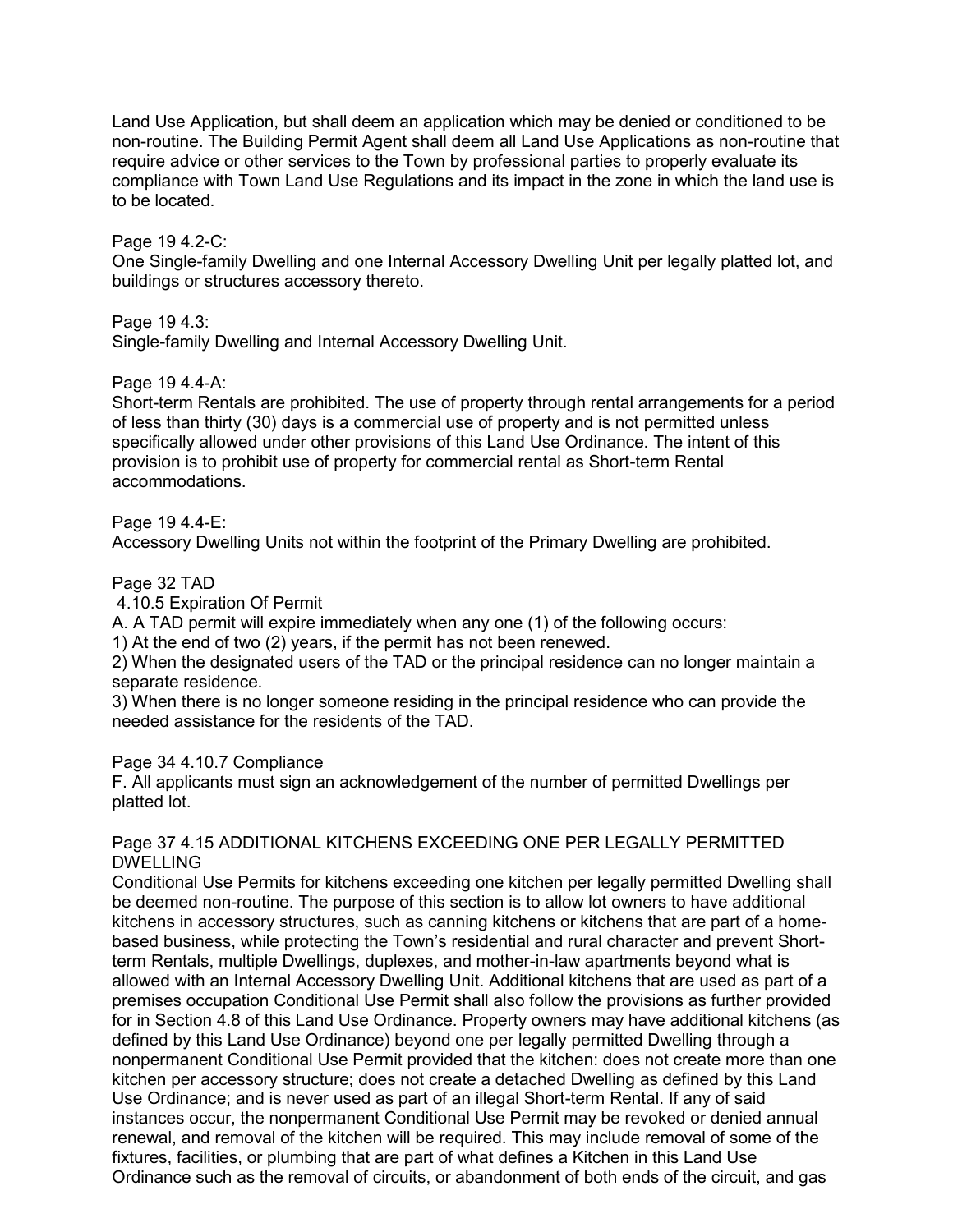line stubs used for cooking facilities, all the way to the attic or the crawl space. Conditional Use Permit applicants for additional kitchens are required to sign a statement of intended use, and a guarantee that the kitchen will never be used as part of an illegal detached Dwelling or Shortterm Rental.

#### Page 39 5.5 ONLY ONE SINGLE-FAMILY DWELLING AND INTERNAL ACCESSORY DWELLING UNIT PER PLATTED LOT

Repeated Town surveys regarding owners' and residents' preferences have continually supported limiting the number of dwellings per lot and protecting the Town's rural character and drinking water quality. The purpose of limiting the number of dwellings per legally platted lot is to protect the Town's drinking water supply by reducing septic density, and to protect the rural character and sense of open space in the Town. Only one (1) residence which contains a Single-family Dwelling and one (1) Internal Accessory Dwelling Unit as defined in this Land Use Ordinance shall be located and maintained on a legally platted lot in the Town of Castle Valley. One (1) Temporary Accessory Dwelling for Medical Purposes (TAD), as provided for in Chapter 4 of this Land Use Ordinance, may also be located on a legally platted lot in the Town of Castle Valley. One Temporary Accessory Dwelling may be located on a legally platted lot with a new Dwelling under construction, along with a Decommissioning Contract, as provided for in Chapter 4 of this Land Use Ordinance. A new Dwelling may be constructed on a legally platted lot already containing an existing Dwelling along with a Decommissioning Contract, as provided for in Chapter 5 of this Land Use Ordinance. Residing in additional structures, such as, but not limited to, accessory structures, Temporary Dwellings, and other temporary structures that cannot be given building permits such as Yurts and Teepees, are not permitted if another structure is being used as a residence. Only one structure is allowed per legally platted lot that contains all of the following: facilities for living/sleeping, food preparation, bathing and sanitation (toilet, sink, and approved wastewater disposal system). Yurts, teepees, and other temporary structures that cannot be given building permits are considered dwellings if used and occupied as a residence. Only one kitchen as defined by this Land Use Ordinance is allowed per permitted dwelling. Additional kitchens may be allowed in a separate building through an approved Conditional Use Permit. The intent of the regulations in this section is to prevent guest houses, apartments, duplexes, mother-in-law apartments, or other construction creating more than one Single-family Dwelling and Internal Accessory Dwelling Unit per legally platted lot, and to prevent short-term overnight rentals, which are prohibited.

## Page 41 5.10 INTERNAL ACCESSORY DWELLING UNIT (IADU):

One Internal Accessory Dwelling Unit is allowed within the building footprint of the Primary Dwelling. The IADU shall require a permit with annual renewal, whether used as a rental Dwelling or a guest Dwelling. The IADU Permit is non transferable. New owners of a lot that has a legally permitted IADU installed by previous owners must apply for a new IADU Permit in their own name, or decommission the IADU kitchen as provided for in this Section. Reinstating a previously-decommissioned IADU shall require a new IADU Permit application.

## 5.10.1 Prohibitions:

A. Rental of the IADU is strictly prohibited if the owner of the Primary Dwelling is not a full-time resident within that dwelling.

- B. IADUs, if rented, shall not be rented for a period of less than 30 days.
- C. IADUs are prohibited in detached structures.
- D. IADUs are prohibited within mobile homes.

#### 5.10.2 Requirements

A. Verification that the property owner of record occupies the Primary Dwelling as their Primary Residence as recognized by the Grand County Assessor.

B. An IADU or any space within the Dwelling that is modified as part of installation of an IADU must be compliant with current Building Codes, including but not limited to egress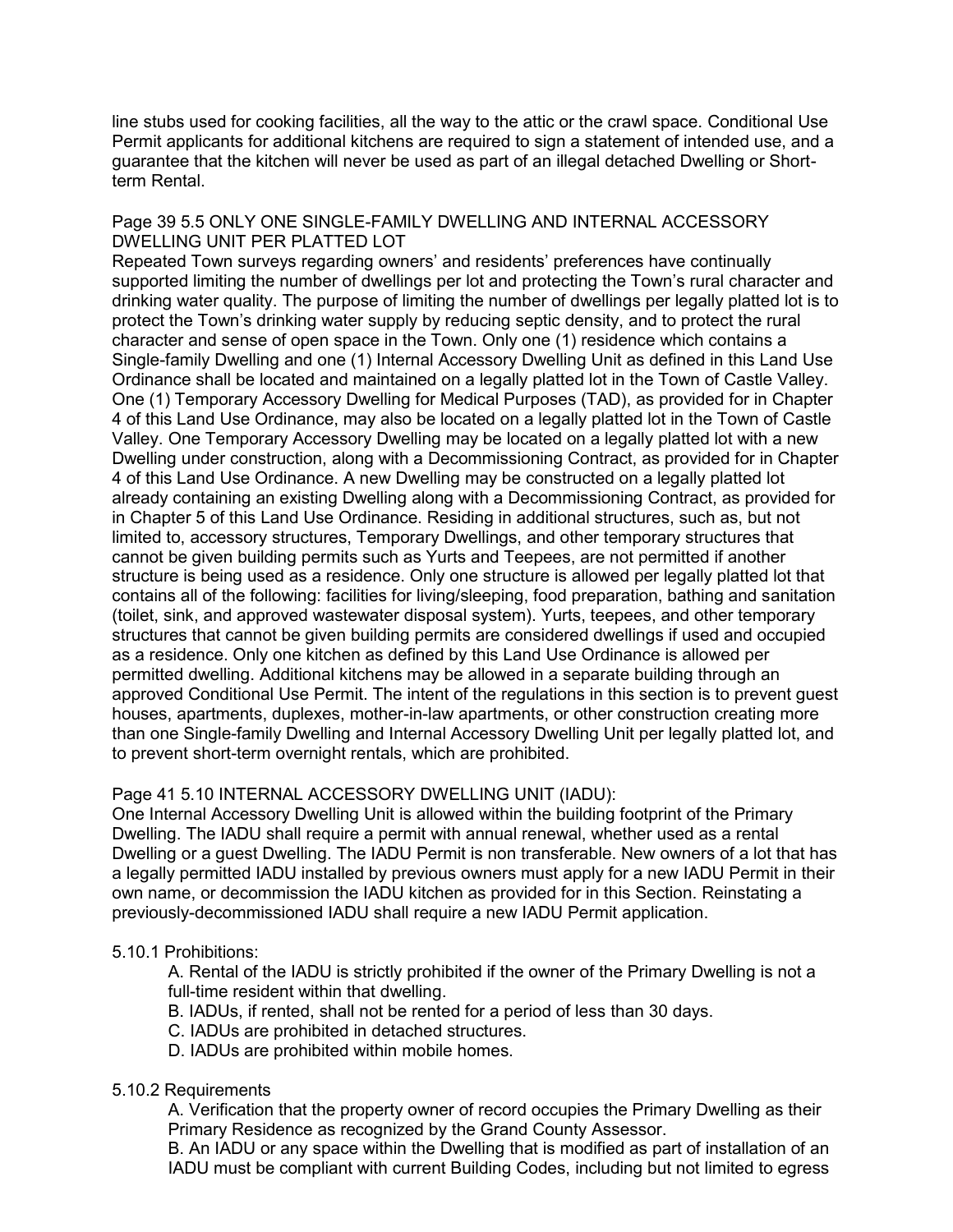window requirements. This is to ensure the health and safety of all occupants of the building.

C. Septic inspection and approval by Southeast Utah Health Department to ensure the septic system is adequate for the proposed use.

D. Notice of the approved Internal Accessory Dwelling Unit, including Decommissioning Contract, signed by all of the property owners of the subject property and their signatures notarized, and recorded by the Town with the Grand County Recorder. The notice shall include: a description of the Primary Dwelling; a statement that the Primary Dwelling contains an Internal Accessory Dwelling Unit; and a statement that the Internal Accessory Dwelling Unit may only be used in accordance with the Town's land use regulations. Upon recording the notice, the Town shall deliver a copy of the notice to the owner of the IADU.

## 5.10.3 Renewal of Permits

The IADU Permit shall be renewed annually to confirm continued compliance.

5.10.4 Internal Accessory Dwelling Unit Decommissioning

A. The IADU must be decommissioned no later than thirty (30) days after revocation or cancellation of the IADU Permit.

B. Decommissioning the IADU shall consist of removal of some of the fixtures, facilities, or plumbing that are part of what defines a Kitchen in this Land Use Ordinance, such as the removal of circuits, or abandonment of both ends of the circuit, and gas line stubs used for cooking facilities, all the way to the attic or the crawl space.

## 5.10.5 Enforcement of IADUs

In the case of a suspected violation with respect to an IADU, the following procedures shall be followed. These procedures are in accordance with Section 10-9a-530, Utah Code Annotated 1953 ("Utah Code"). In the case of any differences between the language in this Section 5.10.5 and the Utah Code, the Utah Code shall govern.

A. Upon learning of a suspected violation, the Town shall provide a written notice of suspected violation ("Notice"). The Notice shall:

- 1. Be mailed to the owner of record and any other individual designated on the IADU permit to receive notice and posted at the property with the suspected violation
- 2. Describe the specific violation;
- 3. Provide the owner of the IADU thirty (30) days from the day on which the Town issues the Notice to file a written objection or to cure the violation.
- 4. Provide the name and address of the Town office where the owner may file a written objection to the Notice;
- 5. State that if the owner fails to cure the violation within 30 days of the issuance of the Notice, the Town may hold a lien against the property in an amount up to \$100 per day, for each day of the violation after the expiration of the 30-day cure period.
- 6. The Town shall record a copy of the Notice with the Grand County Recorder.

B. If the owner cures the suspected violation to the satisfaction of the Town within the 30 day cure period, the Town will not hold lien against the property nor impose any fees or fines upon the owner with respect to the suspected violation specified in the Notice.

C. The owner may file a written objection to the suspected violation within 14 days of the postmark on the Notice or the date the Notice is posted on the owner's property.

D. If the owner files a written objection within the specified timeframe and it is received at the designated Town address, the Town Counsel shall hold a hearing in accordance with Title 52, Chapter 4, Open and Public Meetings Act of the Utah Code in order to determine whether the suspected violation described in the Notice has occurred. The Town shall provide the owner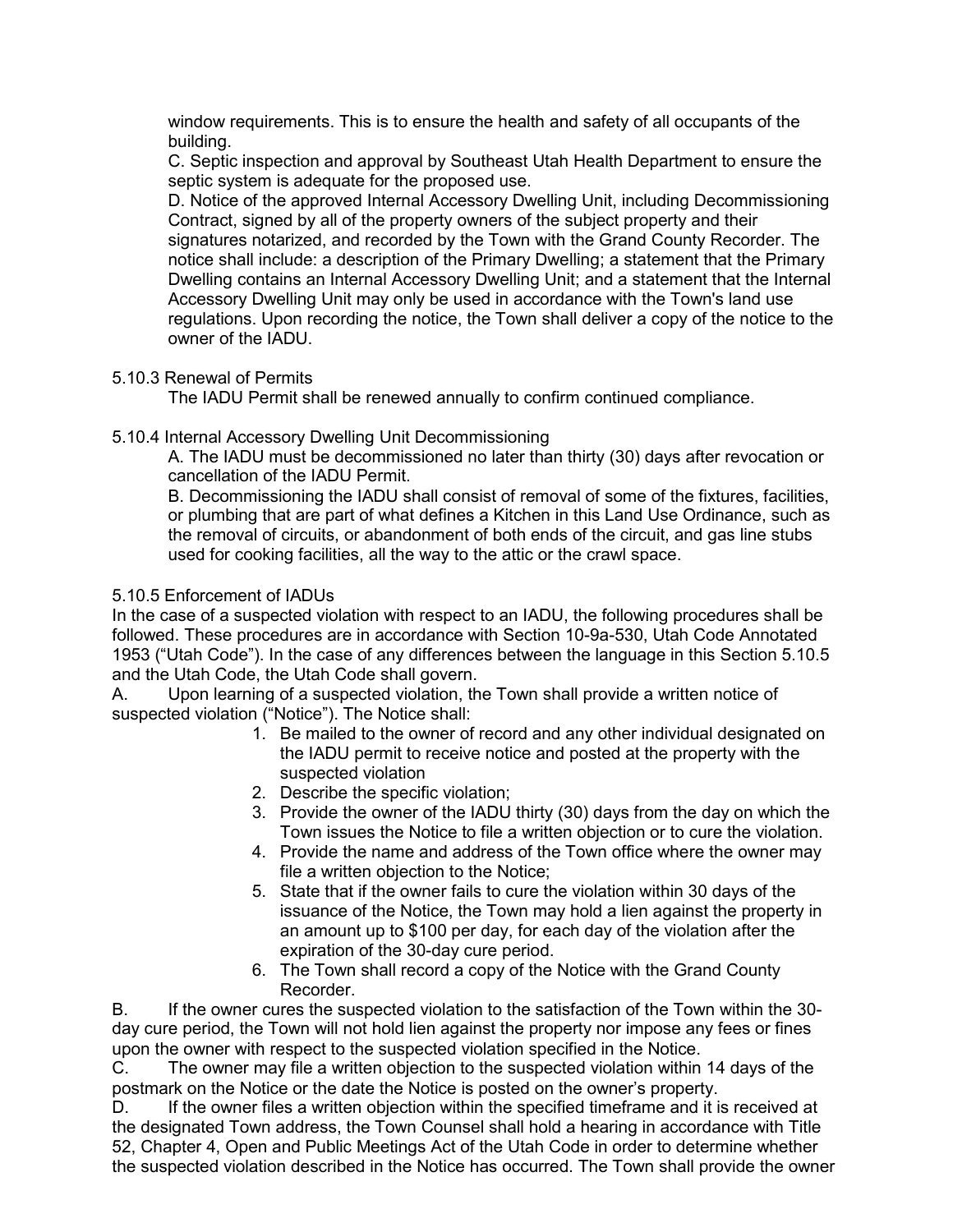with the date, time, and location of the public hearing at least 14 days prior to the date of the public hearing.

E. If the Town Counsel determines at the public hearing that the suspected violation identified in the Notice has occurred, the Town may impose a lien in the amount of \$100 per day for each day of the violation after the expiration of the 30-day cure period specified in 5.10.5.A.d above, regardless of whether the public hearing was held after the 30-cure period had expired. The Town may impose such lien each day until the violation is cured to the satisfaction of the Town.

F. If the Town Counsel determines at the public hearing that the suspected violation identified in the Notice has not occurred, the Town will not hold lien against the property nor impose any fees or fines upon the owner with respect to the suspected violation specified in the Notice.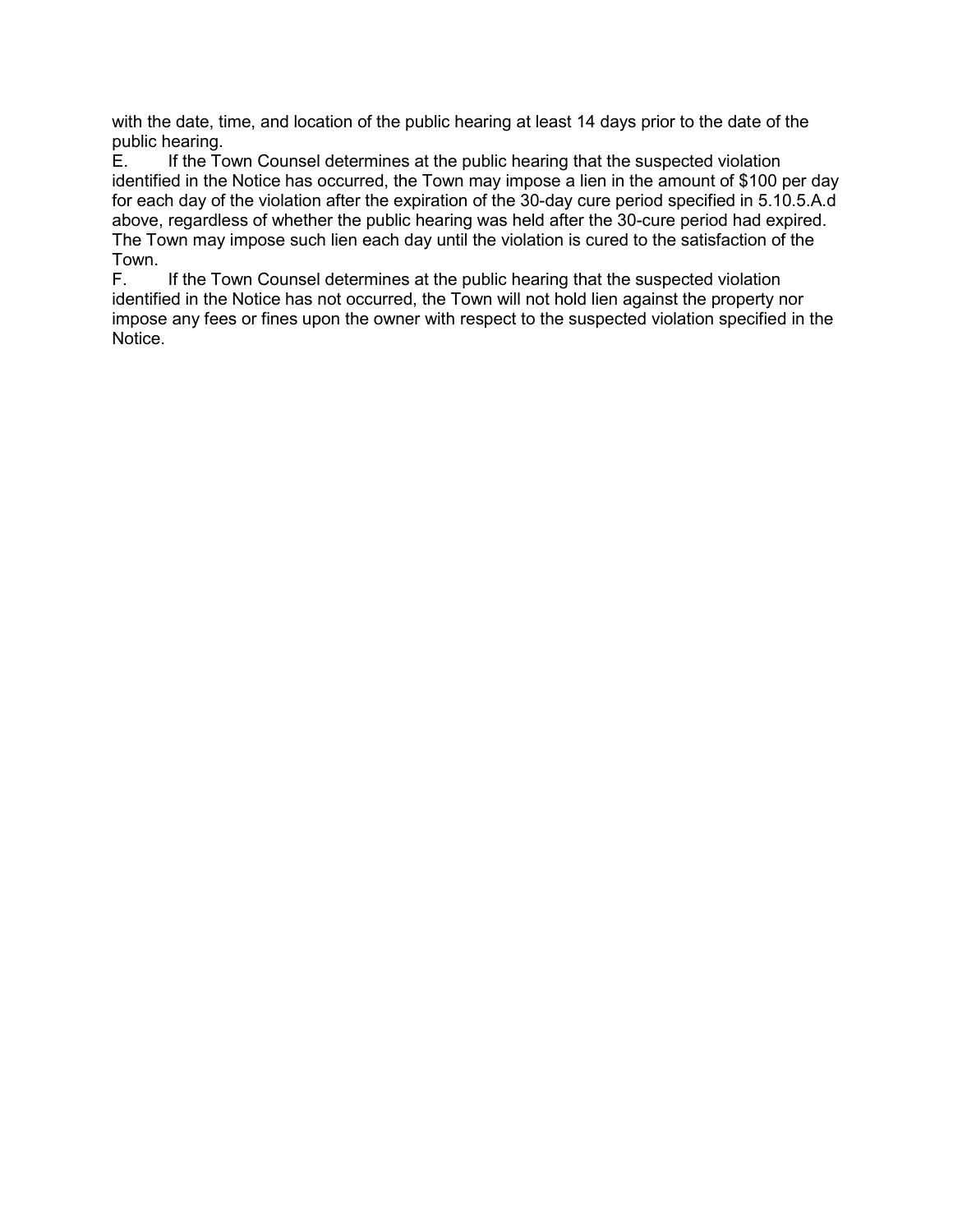Suggested edits to clarify that enforcement of IADUs is independent of 85-3 Chapter 9 ENFORCEMENT

\*\*Edits are underlined.

## 5.10.5 Enforcement of IADUs

In the case of a suspected violation with respect to an IADU, the following procedures shall be followed. These procedures are in accordance with Section 10-9a-530, Utah Code Annotated 1953 ("Utah Code"). In the case of any differences between the language in this Section 5.10.5 and the Utah Code, the Utah Code shall govern.

A. Upon learning of a suspected violation, the Town shall provide a written notice of suspected violation ("Notice"). The Notice shall:

- 1. Be mailed to the owner of record and any other individual designated on the IADU permit to receive notice and posted at the property with the suspected violation
- 2. Describe the specific violation;
- 3. Provide the owner of the IADU thirty (30) days from the day on which the Town issues the Notice to file a written objection or to cure the violation.
- 4. Provide the name and address of the Town office where the owner may file a written objection to the Notice;
- 5. State that if the owner fails to cure the violation within 30 days of the issuance of the Notice, the Town may hold a lien against the property in an amount up to \$100 per day, for each day of the violation after the expiration of the 30-day cure period.
- 6. The Town shall record a copy of the Notice with the Grand County Recorder.

B. If the owner cures the suspected violation to the satisfaction of the Town within the 30 day cure period, the Town will not hold lien against the property nor impose any fees or fines upon the owner with respect to the suspected violation specified in the Notice.

C. The owner may file a written objection to the suspected violation within 14 days of the postmark on the Notice or the date the Notice is posted on the owner's property.

D. If the owner files a written objection within the specified timeframe and it is received at the designated Town address, the Town Counsel shall hold a hearing in accordance with Title 52, Chapter 4, Open and Public Meetings Act of the Utah Code in order to determine whether the suspected violation described in the Notice has occurred. The Town shall provide the owner with the date, time, and location of the public hearing at least 14 days prior to the date of the public hearing.

E. If the Town Counsel determines at the public hearing that the suspected violation identified in the Notice has occurred, the Town may impose a lien in the amount of \$100 per day for each day of the violation after the expiration of the 30-day cure period specified in 5.10.5.A.d above, regardless of whether the public hearing was held after the 30-cure period had expired. The Town may impose such lien each day until the violation is cured to the satisfaction of the Town. Notwithstanding the foregoing, any suspected violations relating to IADUs shall be administered in accordance with Section 5.10.5.

F. Suspected violations relating to IADUs shall be administered in accordance with section 5.10.5. In all other instances, if the Town Counsel determines at the public hearing that the suspected violation identified in the Notice has not occurred, the Town will not hold lien against the property nor impose any fees or fines upon the owner with respect to the suspected violation specified in the Notice.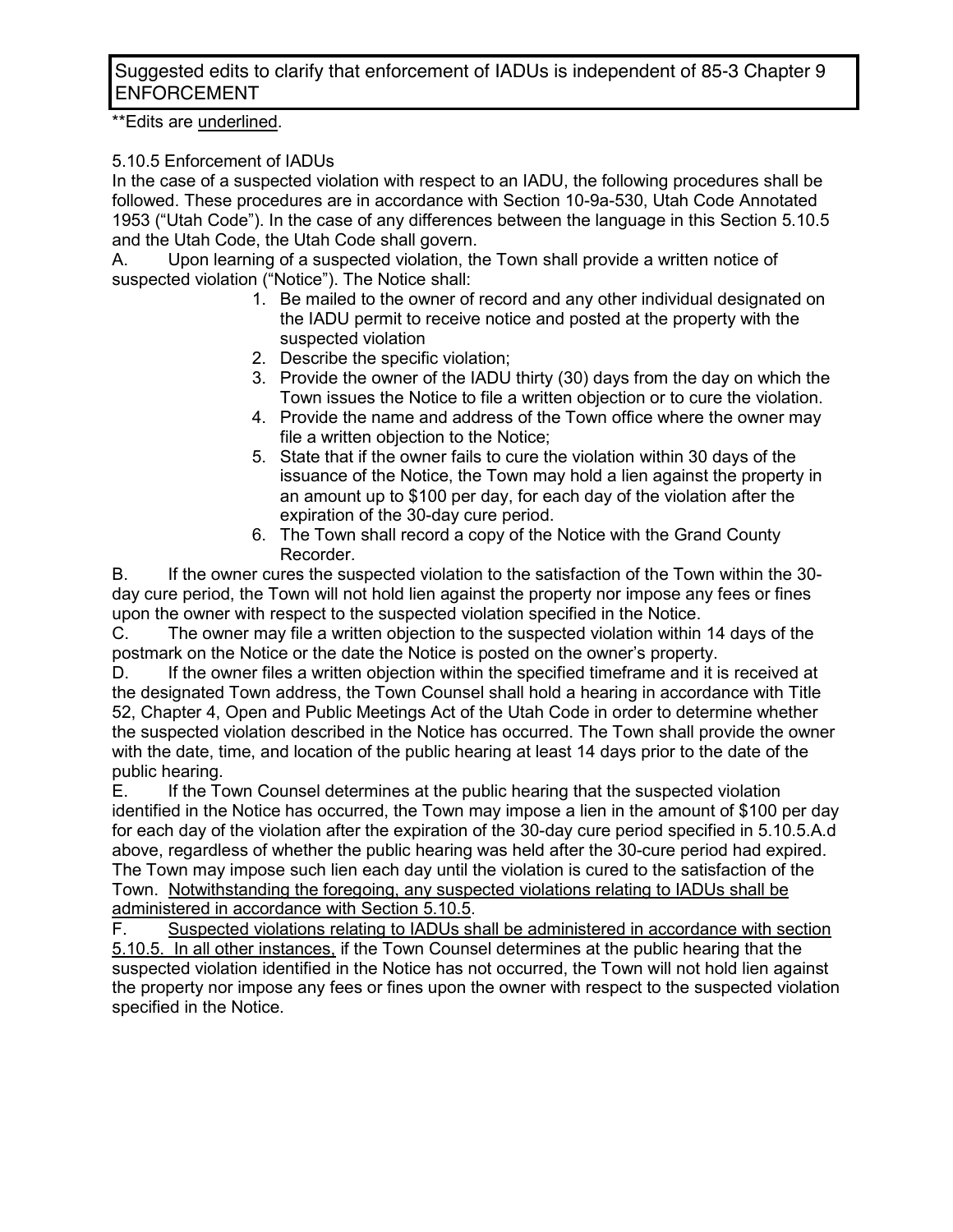Page 6 ACCESSORY STRUCTURE definition (addition):

A structure that is accessory to and incidental (*subordinate*) to that of the Dwelling and that is located on the same lot.

#### Page 6 DWELLING definition:

Any building that contains one or two Dwelling Units that is used and occupied as a residence regardless of the type of structure, facilities it contains, or intended future use. Residing in additional structures, such as but not limited to, Temporary Dwellings and other temporary structures that cannot be given building permits such as yurts and teepee, is not permitted if another structure is being used as a residence.

Page 6 DWELLING UNIT definition (addition):

A single unit providing complete independent living facilities for one or more persons, including permanent provisions for living, sleeping, eating, cooking, and sanitation (toilet, sink, and approved wastewater disposal system). Yurts, teepees, and other temporary structures that cannot be given building permits are considered Dwellings if used and occupied as a residence. Only one kitchen as defined in this Land Use Ordinance is allowed per legally permitted Dwelling Unit. Additional kitchens may be allowed in an Accessory Structure through an approved Conditional Use Permit.

Page 7 INTERNAL ACCESSORY DWELLING UNIT (IADU) definition (addition): A Dwelling Unit used as a rental or guest Dwelling Unit, created within the footprint of the one allowed Dwelling per legally platted lot, as described in Chapter 5 Section 10. 5.10.1 Prohibitions:

A. Rental of the IADU is strictly prohibited if the owner of the Primary Dwelling is not a full-time resident within that dwelling.

- B. IADUs, if rented, shall not be rented for a period of less than 30 days.
- C. IADUs are prohibited in detached structures.
- D. IADUs are prohibited within mobile homes.